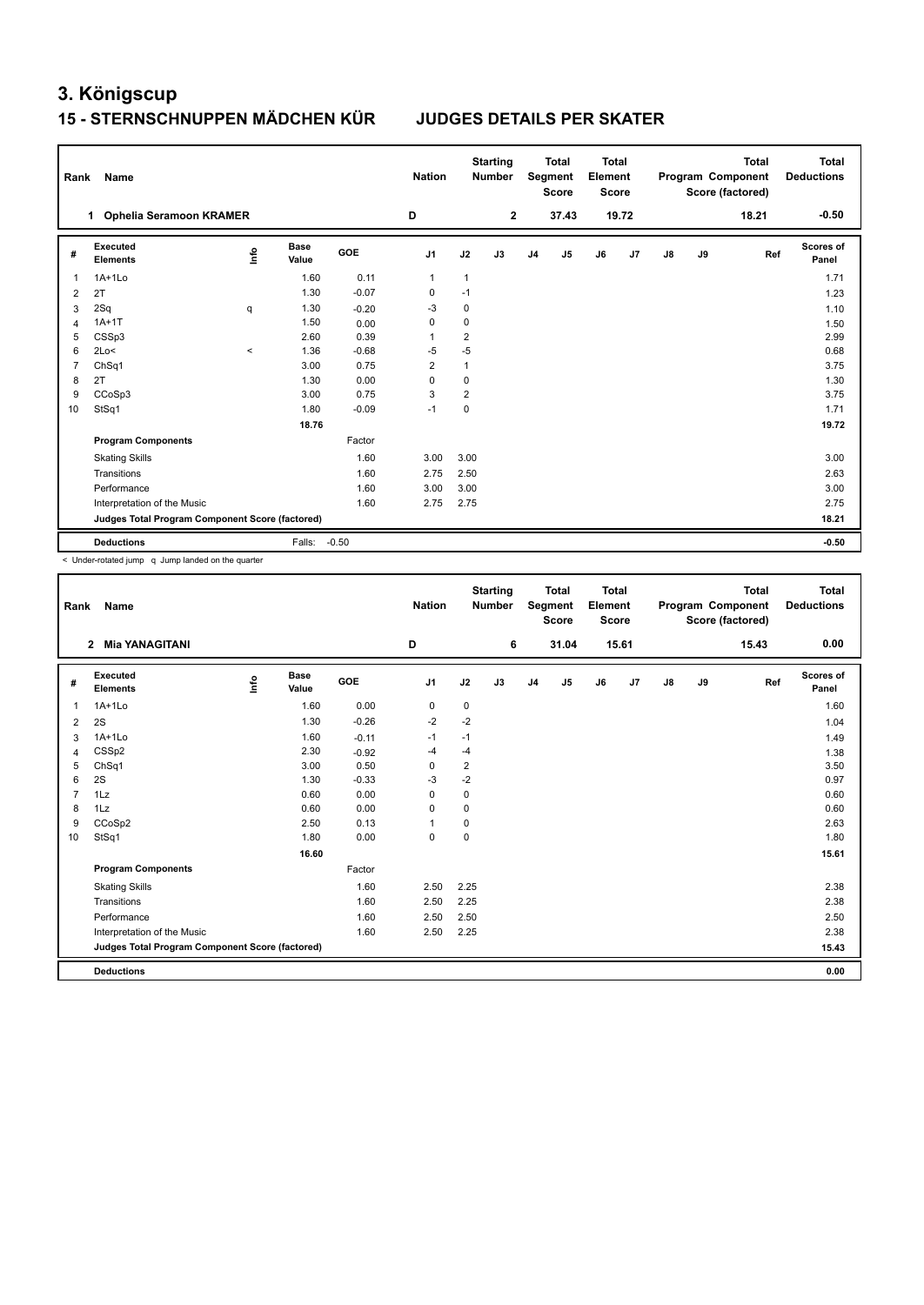### **15 - STERNSCHNUPPEN MÄDCHEN KÜR JUDGES DETAILS PER SKATER**

| Rank           | Name                                            |         |                      |         | <b>Nation</b>  |                         | <b>Starting</b><br><b>Number</b> |                | <b>Total</b><br>Segment<br><b>Score</b> | <b>Total</b><br>Element<br><b>Score</b> |       |    |    | <b>Total</b><br>Program Component<br>Score (factored) | <b>Total</b><br><b>Deductions</b> |
|----------------|-------------------------------------------------|---------|----------------------|---------|----------------|-------------------------|----------------------------------|----------------|-----------------------------------------|-----------------------------------------|-------|----|----|-------------------------------------------------------|-----------------------------------|
|                | 3 Laetitia AULFES                               |         |                      |         | D              |                         | 11                               |                | 29.83                                   |                                         | 15.43 |    |    | 14.40                                                 | 0.00                              |
| #              | <b>Executed</b><br><b>Elements</b>              | lnfo    | <b>Base</b><br>Value | GOE     | J <sub>1</sub> | J2                      | J3                               | J <sub>4</sub> | J <sub>5</sub>                          | J6                                      | J7    | J8 | J9 | Ref                                                   | <b>Scores of</b><br>Panel         |
| 1              | 1A                                              |         | 1.10                 | $-0.06$ | $-1$           | 0                       |                                  |                |                                         |                                         |       |    |    |                                                       | 1.04                              |
| 2              | $1F+1Lo$                                        |         | 1.00                 | 0.00    | $\Omega$       | 0                       |                                  |                |                                         |                                         |       |    |    |                                                       | 1.00                              |
| 3              | CCoSp2                                          |         | 2.50                 | 0.25    | $\overline{1}$ | $\mathbf{1}$            |                                  |                |                                         |                                         |       |    |    |                                                       | 2.75                              |
| 4              | 2S<                                             | $\,<\,$ | 1.04                 | $-0.31$ | $-3$           | $-3$                    |                                  |                |                                         |                                         |       |    |    |                                                       | 0.73                              |
| 5              | ChSq1                                           |         | 3.00                 | 1.00    | $\overline{2}$ | $\overline{\mathbf{c}}$ |                                  |                |                                         |                                         |       |    |    |                                                       | 4.00                              |
| 6              | $1F+1Lo$                                        |         | 1.00                 | 0.00    | $\mathbf 0$    | $\mathbf 0$             |                                  |                |                                         |                                         |       |    |    |                                                       | 1.00                              |
| $\overline{7}$ | 2S<<                                            | <<      | 0.40                 | $-0.16$ | $-4$           | -4                      |                                  |                |                                         |                                         |       |    |    |                                                       | 0.24                              |
| 8              | StSqB                                           |         | 1.50                 | $-0.30$ | $-2$           | $-2$                    |                                  |                |                                         |                                         |       |    |    |                                                       | 1.20                              |
| 9              | 1A                                              |         | 1.10                 | 0.06    | $\mathbf{1}$   | 0                       |                                  |                |                                         |                                         |       |    |    |                                                       | 1.16                              |
| 10             | SSp3                                            |         | 2.10                 | 0.21    | $\mathbf{1}$   | $\mathbf{1}$            |                                  |                |                                         |                                         |       |    |    |                                                       | 2.31                              |
|                |                                                 |         | 14.74                |         |                |                         |                                  |                |                                         |                                         |       |    |    |                                                       | 15.43                             |
|                | <b>Program Components</b>                       |         |                      | Factor  |                |                         |                                  |                |                                         |                                         |       |    |    |                                                       |                                   |
|                | <b>Skating Skills</b>                           |         |                      | 1.60    | 2.50           | 2.50                    |                                  |                |                                         |                                         |       |    |    |                                                       | 2.50                              |
|                | Transitions                                     |         |                      | 1.60    | 2.00           | 2.00                    |                                  |                |                                         |                                         |       |    |    |                                                       | 2.00                              |
|                | Performance                                     |         |                      | 1.60    | 2.25           | 2.25                    |                                  |                |                                         |                                         |       |    |    |                                                       | 2.25                              |
|                | Interpretation of the Music                     |         |                      | 1.60    | 2.25           | 2.25                    |                                  |                |                                         |                                         |       |    |    |                                                       | 2.25                              |
|                | Judges Total Program Component Score (factored) |         |                      |         |                |                         |                                  |                |                                         |                                         |       |    |    |                                                       | 14.40                             |
|                | <b>Deductions</b>                               |         |                      |         |                |                         |                                  |                |                                         |                                         |       |    |    |                                                       | 0.00                              |

< Under-rotated jump << Downgraded jump

| Rank           | Name                                            |      |                      |            | <b>Nation</b>  |                | <b>Starting</b><br><b>Number</b> |                | <b>Total</b><br>Segment<br><b>Score</b> | <b>Total</b><br>Element<br>Score |                |    |    | <b>Total</b><br>Program Component<br>Score (factored) | <b>Total</b><br><b>Deductions</b> |
|----------------|-------------------------------------------------|------|----------------------|------------|----------------|----------------|----------------------------------|----------------|-----------------------------------------|----------------------------------|----------------|----|----|-------------------------------------------------------|-----------------------------------|
|                | 4 Lauren NOVAKOVA                               |      |                      |            | D              |                | 3                                |                | 28.14                                   |                                  | 13.53          |    |    | 14.61                                                 | 0.00                              |
| #              | Executed<br><b>Elements</b>                     | lnfo | <b>Base</b><br>Value | <b>GOE</b> | J1             | J2             | J3                               | J <sub>4</sub> | J5                                      | J6                               | J <sub>7</sub> | J8 | J9 | Ref                                                   | <b>Scores of</b><br>Panel         |
| 1              | 1F                                              |      | 0.50                 | 0.00       | $\mathbf 0$    | 0              |                                  |                |                                         |                                  |                |    |    |                                                       | 0.50                              |
| $\overline{2}$ | 1A                                              |      | 1.10                 | $-0.22$    | $-2$           | $-2$           |                                  |                |                                         |                                  |                |    |    |                                                       | 0.88                              |
| 3              | SSp2                                            |      | 1.60                 | 0.16       | $\overline{1}$ | 1              |                                  |                |                                         |                                  |                |    |    |                                                       | 1.76                              |
| 4              | 1A                                              |      | 1.10                 | $-0.22$    | $-2$           | $-2$           |                                  |                |                                         |                                  |                |    |    |                                                       | 0.88                              |
| 5              | StSqB                                           |      | 1.50                 | $-0.23$    | $-2$           | $-1$           |                                  |                |                                         |                                  |                |    |    |                                                       | 1.27                              |
| 6              | ChSq1                                           |      | 3.00                 | 0.75       | 1              | $\overline{2}$ |                                  |                |                                         |                                  |                |    |    |                                                       | 3.75                              |
| $\overline{7}$ | 2S<<                                            | <<   | 0.40                 | $-0.16$    | $-4$           | $-4$           |                                  |                |                                         |                                  |                |    |    |                                                       | 0.24                              |
| 8              | CCoSp1                                          |      | 2.00                 | 0.20       | $\overline{1}$ | 1              |                                  |                |                                         |                                  |                |    |    |                                                       | 2.20                              |
| 9              | 1Lz+1Lo                                         |      | 1.10                 | 0.00       | 0              | $\mathbf 0$    |                                  |                |                                         |                                  |                |    |    |                                                       | 1.10                              |
| 10             | $1F+1Lo$                                        |      | 1.00                 | $-0.05$    | $-1$           | $-1$           |                                  |                |                                         |                                  |                |    |    |                                                       | 0.95                              |
|                |                                                 |      | 13.30                |            |                |                |                                  |                |                                         |                                  |                |    |    |                                                       | 13.53                             |
|                | <b>Program Components</b>                       |      |                      | Factor     |                |                |                                  |                |                                         |                                  |                |    |    |                                                       |                                   |
|                | <b>Skating Skills</b>                           |      |                      | 1.60       | 2.50           | 2.50           |                                  |                |                                         |                                  |                |    |    |                                                       | 2.50                              |
|                | Transitions                                     |      |                      | 1.60       | 2.00           | 2.25           |                                  |                |                                         |                                  |                |    |    |                                                       | 2.13                              |
|                | Performance                                     |      |                      | 1.60       | 2.25           | 2.25           |                                  |                |                                         |                                  |                |    |    |                                                       | 2.25                              |
|                | Interpretation of the Music                     |      |                      | 1.60       | 2.25           | 2.25           |                                  |                |                                         |                                  |                |    |    |                                                       | 2.25                              |
|                | Judges Total Program Component Score (factored) |      |                      |            |                |                |                                  |                |                                         |                                  |                |    |    |                                                       | 14.61                             |
|                | <b>Deductions</b>                               |      |                      |            |                |                |                                  |                |                                         |                                  |                |    |    |                                                       | 0.00                              |
| $\sim$ $\sim$  | .                                               |      |                      |            |                |                |                                  |                |                                         |                                  |                |    |    |                                                       |                                   |

<< Downgraded jump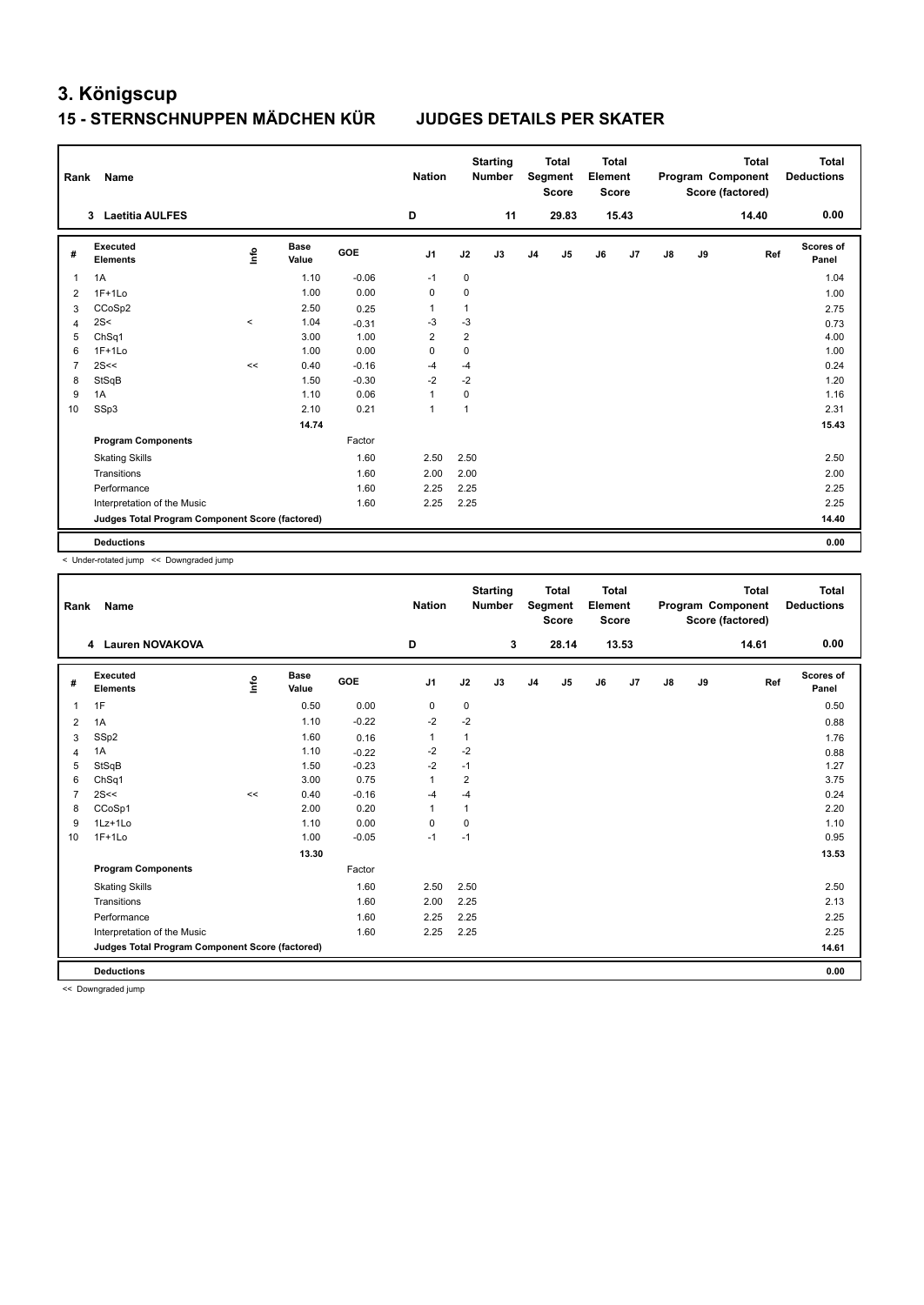### **15 - STERNSCHNUPPEN MÄDCHEN KÜR JUDGES DETAILS PER SKATER**

| Rank           | Name                                            |      |                      |            | <b>Nation</b>  |             | <b>Starting</b><br><b>Number</b> |                | <b>Total</b><br>Segment<br><b>Score</b> | <b>Total</b><br>Element<br>Score |                |               |    | <b>Total</b><br>Program Component<br>Score (factored) | <b>Total</b><br><b>Deductions</b> |
|----------------|-------------------------------------------------|------|----------------------|------------|----------------|-------------|----------------------------------|----------------|-----------------------------------------|----------------------------------|----------------|---------------|----|-------------------------------------------------------|-----------------------------------|
|                | 5 Alexandra STUKKERT                            |      |                      |            | D              |             | 12                               |                | 26.94                                   |                                  | 12.31          |               |    | 14.63                                                 | 0.00                              |
| #              | Executed<br><b>Elements</b>                     | ١rfo | <b>Base</b><br>Value | <b>GOE</b> | J1             | J2          | J3                               | J <sub>4</sub> | J5                                      | J6                               | J <sub>7</sub> | $\mathsf{J}8$ | J9 | Ref                                                   | <b>Scores of</b><br>Panel         |
| 1              | 1A                                              |      | 1.10                 | $-0.06$    | $-1$           | 0           |                                  |                |                                         |                                  |                |               |    |                                                       | 1.04                              |
| 2              | $1F+1Lo$                                        |      | 1.00                 | 0.00       | 0              | $\mathbf 0$ |                                  |                |                                         |                                  |                |               |    |                                                       | 1.00                              |
| 3              | 2S<<                                            | <<   | 0.40                 | $-0.16$    | -4             | $-4$        |                                  |                |                                         |                                  |                |               |    |                                                       | 0.24                              |
| 4              | $1F+1Lo$                                        |      | 1.00                 | 0.03       | 1              | 0           |                                  |                |                                         |                                  |                |               |    |                                                       | 1.03                              |
| 5              | 2S<<                                            | <<   | 0.40                 | $-0.16$    | -4             | $-4$        |                                  |                |                                         |                                  |                |               |    |                                                       | 0.24                              |
| 6              | CCoSpBV                                         |      | 1.28                 | 0.07       | 1              | $\mathbf 0$ |                                  |                |                                         |                                  |                |               |    |                                                       | 1.35                              |
| $\overline{7}$ | ChSq1                                           |      | 3.00                 | 0.25       | $\Omega$       | 1           |                                  |                |                                         |                                  |                |               |    |                                                       | 3.25                              |
| 8              | 1A                                              |      | 1.10                 | $-0.28$    | $-2$           | -3          |                                  |                |                                         |                                  |                |               |    |                                                       | 0.82                              |
| 9              | SSp2                                            |      | 1.60                 | 0.16       | $\overline{1}$ | 1           |                                  |                |                                         |                                  |                |               |    |                                                       | 1.76                              |
| 10             | StSqB                                           |      | 1.50                 | 0.08       | $\overline{1}$ | $\mathbf 0$ |                                  |                |                                         |                                  |                |               |    |                                                       | 1.58                              |
|                |                                                 |      | 12.38                |            |                |             |                                  |                |                                         |                                  |                |               |    |                                                       | 12.31                             |
|                | <b>Program Components</b>                       |      |                      | Factor     |                |             |                                  |                |                                         |                                  |                |               |    |                                                       |                                   |
|                | <b>Skating Skills</b>                           |      |                      | 1.60       | 2.50           | 2.25        |                                  |                |                                         |                                  |                |               |    |                                                       | 2.38                              |
|                | Transitions                                     |      |                      | 1.60       | 2.25           | 2.25        |                                  |                |                                         |                                  |                |               |    |                                                       | 2.25                              |
|                | Performance                                     |      |                      | 1.60       | 2.25           | 2.00        |                                  |                |                                         |                                  |                |               |    |                                                       | 2.13                              |
|                | Interpretation of the Music                     |      |                      | 1.60       | 2.25           | 2.50        |                                  |                |                                         |                                  |                |               |    |                                                       | 2.38                              |
|                | Judges Total Program Component Score (factored) |      |                      |            |                |             |                                  |                |                                         |                                  |                |               |    |                                                       | 14.63                             |
|                | <b>Deductions</b>                               |      |                      |            |                |             |                                  |                |                                         |                                  |                |               |    |                                                       | 0.00                              |

<< Downgraded jump

| Rank           | Name                                                   |                          |                      |         | <b>Nation</b>  |              | <b>Starting</b><br><b>Number</b> |                | <b>Total</b><br>Segment<br><b>Score</b> | <b>Total</b><br>Element<br>Score |       |               |    | <b>Total</b><br>Program Component<br>Score (factored) | <b>Total</b><br><b>Deductions</b> |
|----------------|--------------------------------------------------------|--------------------------|----------------------|---------|----------------|--------------|----------------------------------|----------------|-----------------------------------------|----------------------------------|-------|---------------|----|-------------------------------------------------------|-----------------------------------|
|                | 6 Anna ZHANG                                           |                          |                      |         | D              |              | 10                               |                | 26.73                                   |                                  | 15.51 |               |    | 11.22                                                 | 0.00                              |
| #              | Executed<br><b>Elements</b>                            | lnfo                     | <b>Base</b><br>Value | GOE     | J <sub>1</sub> | J2           | J3                               | J <sub>4</sub> | J <sub>5</sub>                          | J6                               | J7    | $\mathsf{J}8$ | J9 | Ref                                                   | <b>Scores of</b><br>Panel         |
| 1              | 1A                                                     |                          | 1.10                 | $-0.33$ | $-3$           | $-3$         |                                  |                |                                         |                                  |       |               |    |                                                       | 0.77                              |
| 2              | 2S<                                                    | $\overline{\phantom{a}}$ | 1.04                 | $-0.26$ | $-3$           | $-2$         |                                  |                |                                         |                                  |       |               |    |                                                       | 0.78                              |
| 3              | 1A                                                     |                          | 1.10                 | $-0.11$ | $-1$           | $-1$         |                                  |                |                                         |                                  |       |               |    |                                                       | 0.99                              |
| $\overline{4}$ | CCoSp3                                                 |                          | 3.00                 | 0.45    | $\overline{2}$ | $\mathbf{1}$ |                                  |                |                                         |                                  |       |               |    |                                                       | 3.45                              |
| 5              | 2S<<                                                   | <<                       | 0.40                 | $-0.16$ | $-4$           | $-4$         |                                  |                |                                         |                                  |       |               |    |                                                       | 0.24                              |
| 6              | ChSq1                                                  |                          | 3.00                 | 0.75    | 1              | 2            |                                  |                |                                         |                                  |       |               |    |                                                       | 3.75                              |
| $\overline{7}$ | $1F+1Lo$                                               |                          | 1.00                 | 0.00    | 0              | 0            |                                  |                |                                         |                                  |       |               |    |                                                       | 1.00                              |
| 8              | StSqB                                                  |                          | 1.50                 | $-0.15$ | $-1$           | $-1$         |                                  |                |                                         |                                  |       |               |    |                                                       | 1.35                              |
| 9              | $1F+1Lo$                                               |                          | 1.00                 | 0.00    | 0              | 0            |                                  |                |                                         |                                  |       |               |    |                                                       | 1.00                              |
| 10             | CSS <sub>p2</sub>                                      |                          | 2.30                 | $-0.12$ | 0              | $-1$         |                                  |                |                                         |                                  |       |               |    |                                                       | 2.18                              |
|                |                                                        |                          | 15.44                |         |                |              |                                  |                |                                         |                                  |       |               |    |                                                       | 15.51                             |
|                | <b>Program Components</b>                              |                          |                      | Factor  |                |              |                                  |                |                                         |                                  |       |               |    |                                                       |                                   |
|                | <b>Skating Skills</b>                                  |                          |                      | 1.60    | 2.00           | 1.75         |                                  |                |                                         |                                  |       |               |    |                                                       | 1.88                              |
|                | Transitions                                            |                          |                      | 1.60    | 1.75           | 1.50         |                                  |                |                                         |                                  |       |               |    |                                                       | 1.63                              |
|                | Performance                                            |                          |                      | 1.60    | 2.00           | 1.50         |                                  |                |                                         |                                  |       |               |    |                                                       | 1.75                              |
|                | Interpretation of the Music                            |                          |                      | 1.60    | 1.75           | 1.75         |                                  |                |                                         |                                  |       |               |    |                                                       | 1.75                              |
|                | Judges Total Program Component Score (factored)        |                          |                      |         |                |              |                                  |                |                                         |                                  |       |               |    |                                                       | 11.22                             |
|                | <b>Deductions</b>                                      |                          |                      |         |                |              |                                  |                |                                         |                                  |       |               |    |                                                       | 0.00                              |
|                | a children askeded from a control theory and deal from |                          |                      |         |                |              |                                  |                |                                         |                                  |       |               |    |                                                       |                                   |

< Under-rotated jump << Downgraded jump